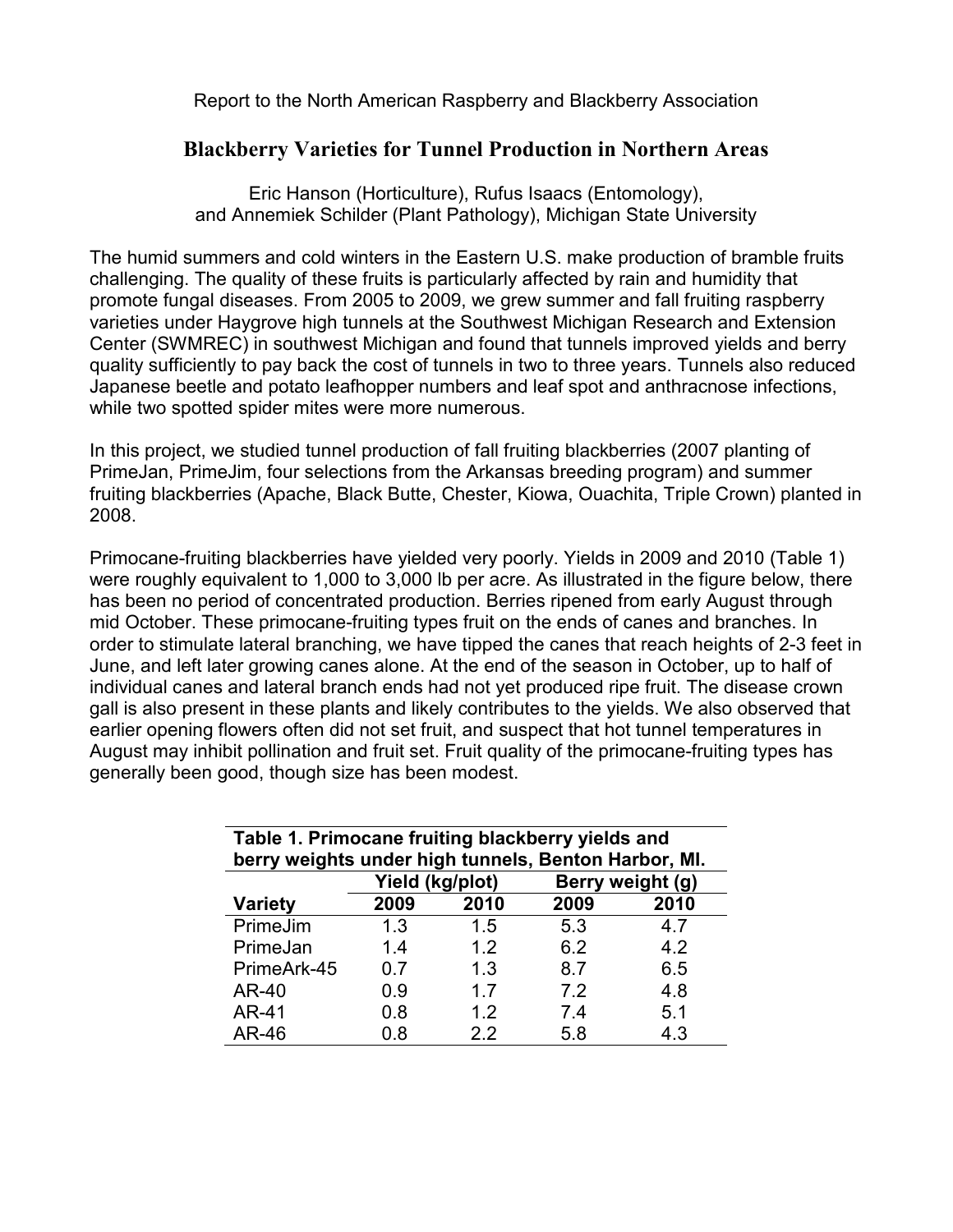

Summer fruiting blackberries were planted in April, 2008. We received poor quality plants of some varieties. Plants of Triple Crown, however, were strong and these plots established well. In 2009, Triple Crown was the only type that yielded significant amounts of fruit (equivalent to about 5,000 lb/acre). All varieties had filled their space in 2010 and yielded well. Triple Crown was again the most productive, followed by Chester and Ouachita. The largest fruited type was Black Butte. Black Butte is a West Coast variety that is very susceptible to cold injury, but because canes trail along the ground rather than grow upright, we included this variety to test whether canes could be protected from cold by covering them with row cover during the winter. We did not learn whether covers protected canes during 2008-09 or 2009-2010 winters because all plants (covered and not) were protected by snow during the coldest parts of the winter.